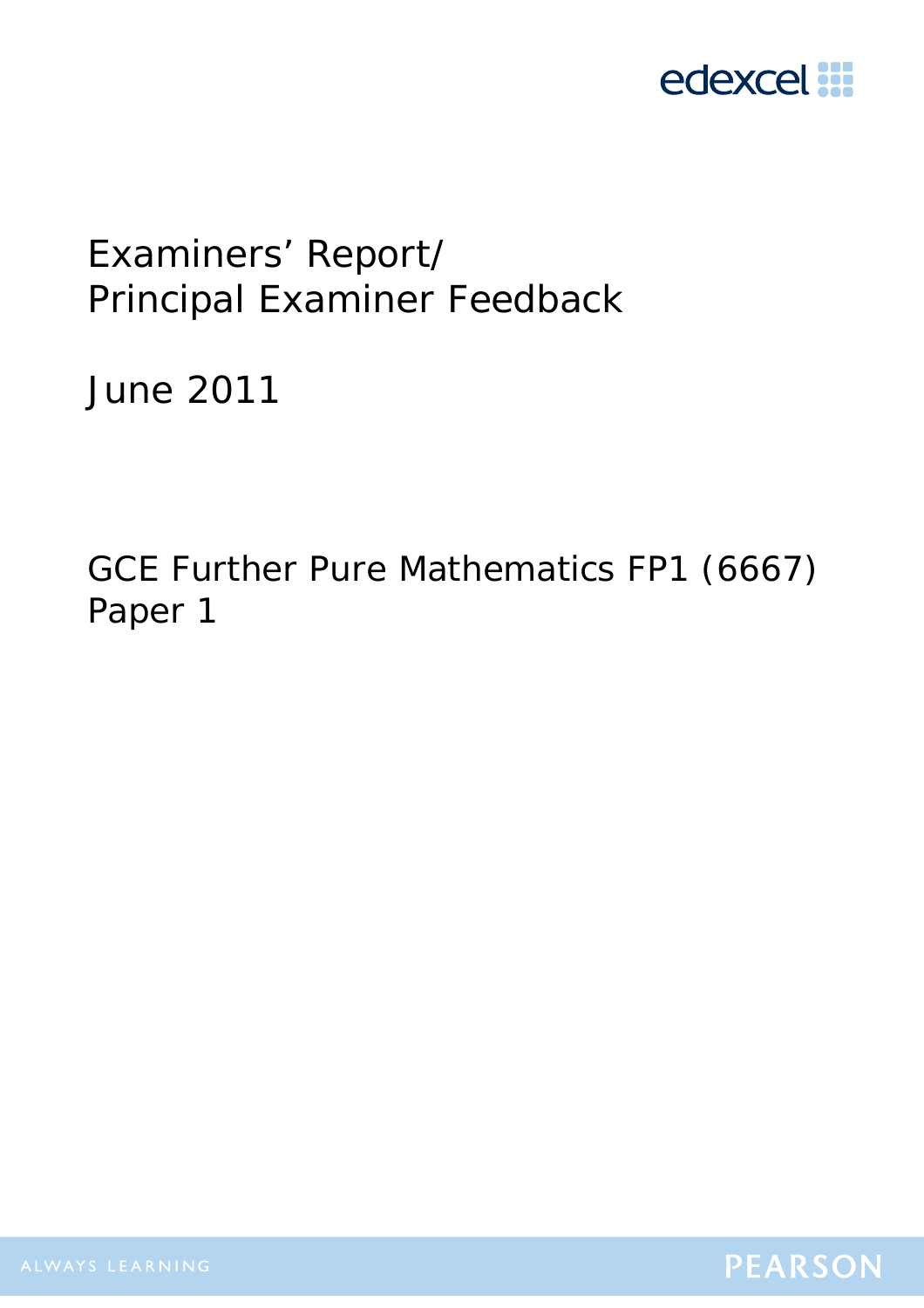Edexcel is one of the leading examining and awarding bodies in the UK and throughout the world. We provide a wide range of qualifications including academic, vocational, occupational and specific programmes for employers.

Through a network of UK and overseas offices, Edexcel's centres receive the support they need to help them deliver their education and training programmes to learners.

For further information, please call our GCE line on 0844 576 0025, or visit our website at www.edexcel.com.

If you have any subject specific questions about the content of this Examiners' Report that require the help of a subject specialist, you may find our **Ask The Expert** email service helpful.

Ask The Expert can be accessed online at the following link: http://www.edexcel.com/Aboutus/contact-us/

June 2011 Publications Code UA027964 All the material in this publication is copyright © Edexcel Ltd 2011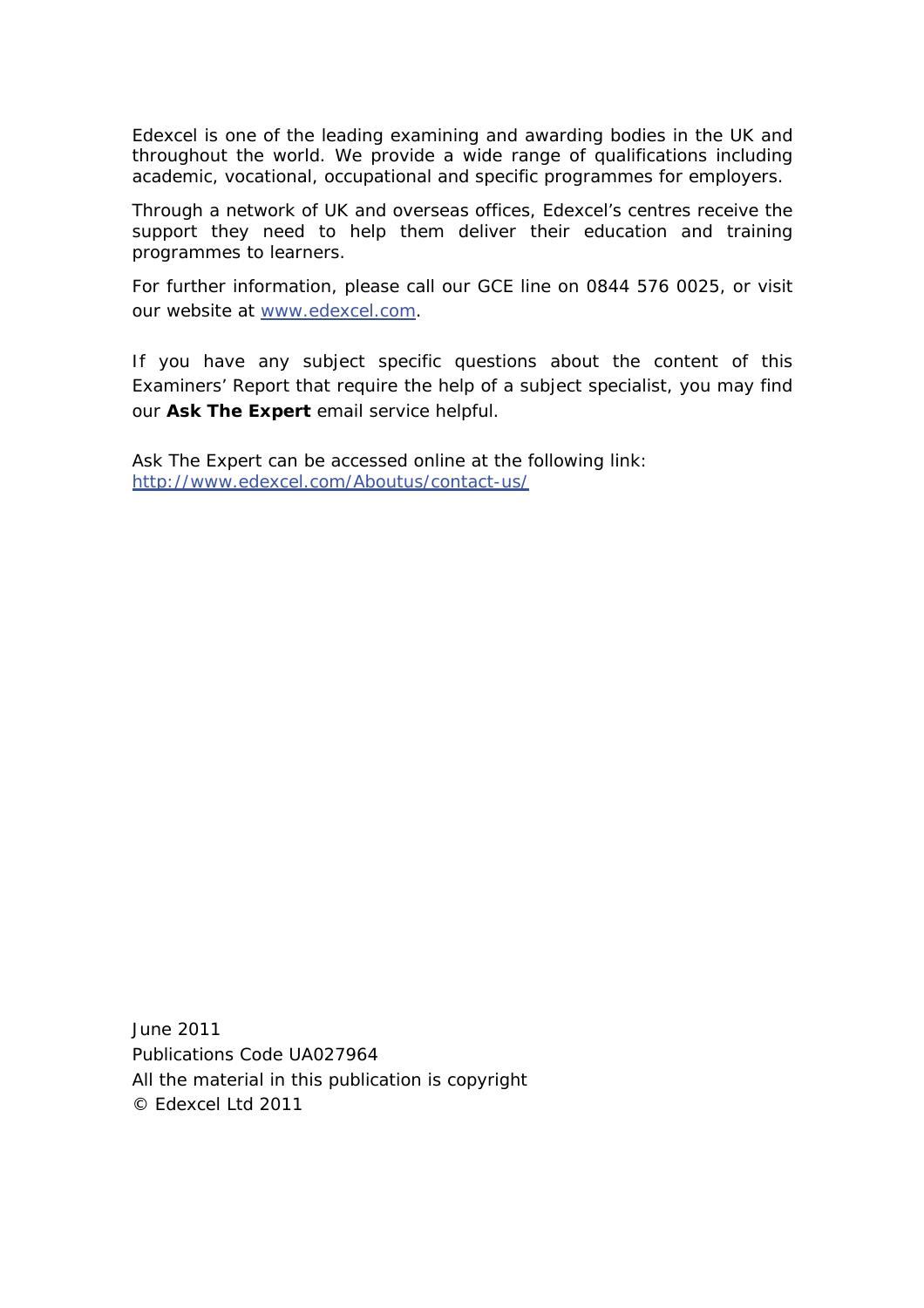# **Further Pure Mathematics Unit FP1 Specification 6667**

# **Introduction**

Candidates found the paper accessible and standard methods were well known and accurately applied.

The standard of presentation was generally good with solutions showing logical steps making the work easy to follow. The questions that proved most challenging were question 7 and question 9.

#### **Report on individual questions**

#### **Question 1**

This question was well done by the vast majority of candidates. In part (a) virtually all successfully evaluated f(1) and f(2) and made an appropriate conclusion. There were a surprising number of cases where the conclusion was incomplete or omitted.

In part (b) again the work was often clear with many candidates using a table and making the correct conclusion. However candidates should be aware that values of the function are required e.g. in this case  $f(1.5)$  and  $f(1.25)$ , to justify their conclusions. Again there were a surprising number of cases where the conclusion was omitted. Misinterpreting the requirement and applying Linear Interpolation was seen but was relatively rare.

# **Question 2**

Part (a) was well answered with most candidates gaining the mark. There were a few instances of  $(-2)^2 + (i)^2 = 4 - 1 = 3$ .

In part (b) many could obtain the correct argument but many found arctan  $(0.5) = 0.46$ or arctan  $(-0.5) = -0.46$  and stopped. Candidates should be encouraged to consider where the point is on the Argand Diagram and use appropriate trigonometry.

Part (c) was also generally answered correctly with the most common approach being the use of the quadratic formula. Completing the square was relatively common and there were some approaches that used the sum and product of roots. Plotting the points on an Argand Diagram was usually good however there were a significant number of cases where the conjugate pair were incorrectly positioned relative to  $-2 + i$ .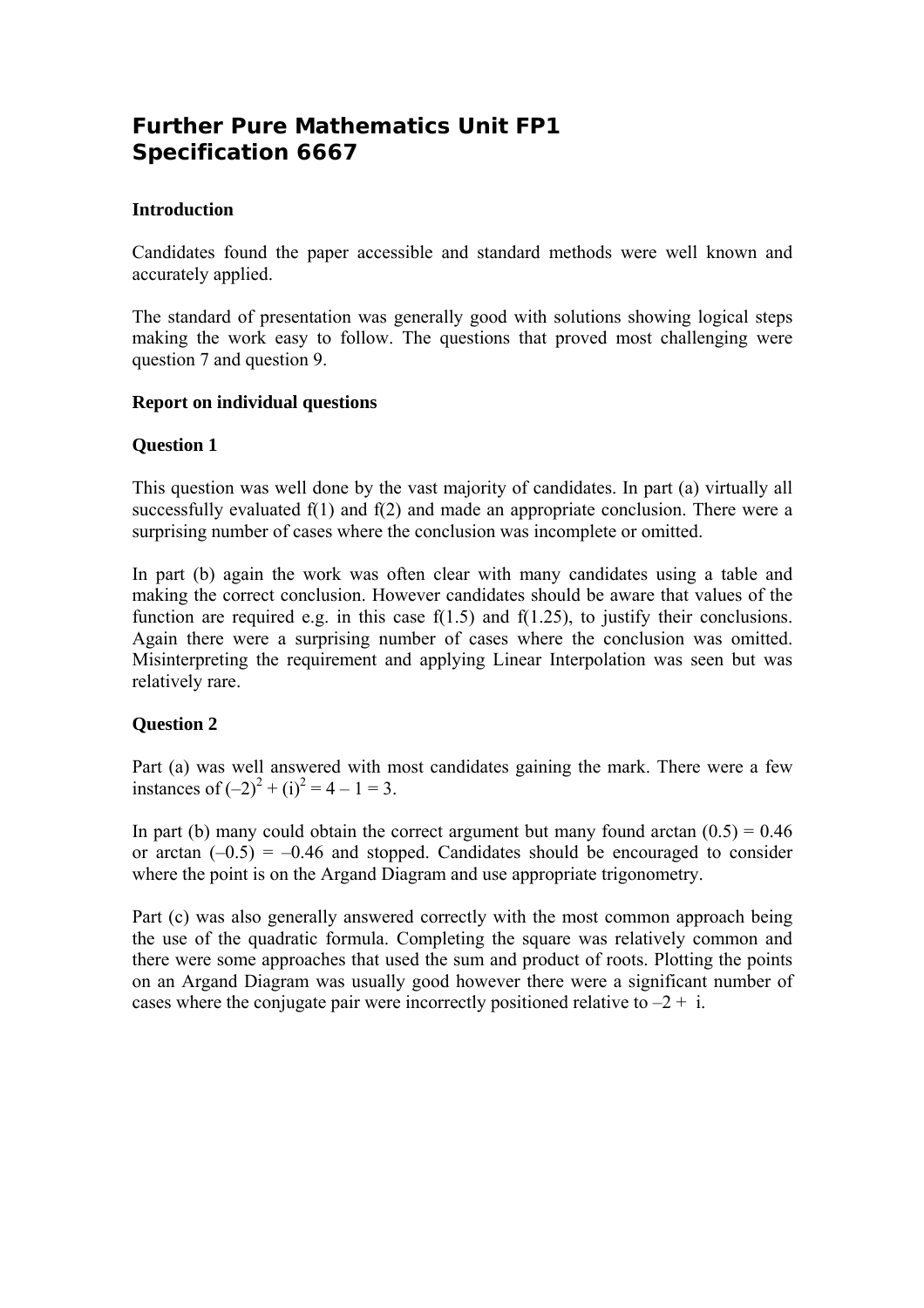# **Question 3**

Many candidates gained full marks for this question. In part (a)(i) most candidates were comfortable with matrix multiplication and could correctly find  $A^2$ . In (a)(ii), it was very common to see "Enlargement Scale Factor 3" but with no mention of the centre.

In part (b), the nature of the transformation was identified correctly although a "Rotation of 180 degrees" was common. Some tried a combination of transformations with little success.

In part (c) many knew what was meant by a matrix being **singular** and proceeded to find the correct value for *k*.

#### **Question 4**

In part (a) the differentiation was often successful however a significant number of candidates had difficulty dealing with the "2" in the denominator of the second term. Before differentiating, the term was often seen to be written correctly as  $5(2x)^{-1}$  but this then caused problems because of the chain rule requirement.

In part (b), the Newton-Raphson process was clearly well rehearsed and many could apply it correctly. However, as with question 1, candidates should be encouraged to show all their working e.g. showing clearly their evaluation of f(0.8) and f '(0.8).

#### **Question 5**

Many candidates were able to multiply correctly and solve the resulting equations in part (a). There were some cases where the nature of the multiplication was confused, with the  $(4, 6)$  being placed before the matrix giving the incorrect equations  $-16 + 6b = 2$  and  $4a - 12 = -8$ .

In part (b) the property of the determinant was well known and many could correctly find the area of the quadrilateral S although some did divide by the determinant. Those unfamiliar with the property sometimes proceeded to try and transform a figure of their choice that had an area of 30 square units in an attempt to answer the question but were largely unsuccessful.

# **Question 6**

Many candidates gained full marks in this question. It was pleasing to see that most knew what the complex conjugate was. Candidates who did struggle with this question were those who were unaware that following the substitution, there was a requirement to equate real and imaginary parts. There were some candidates who interpreted  $z + 3iz^*$ as  $(z + 3i)z^*$ .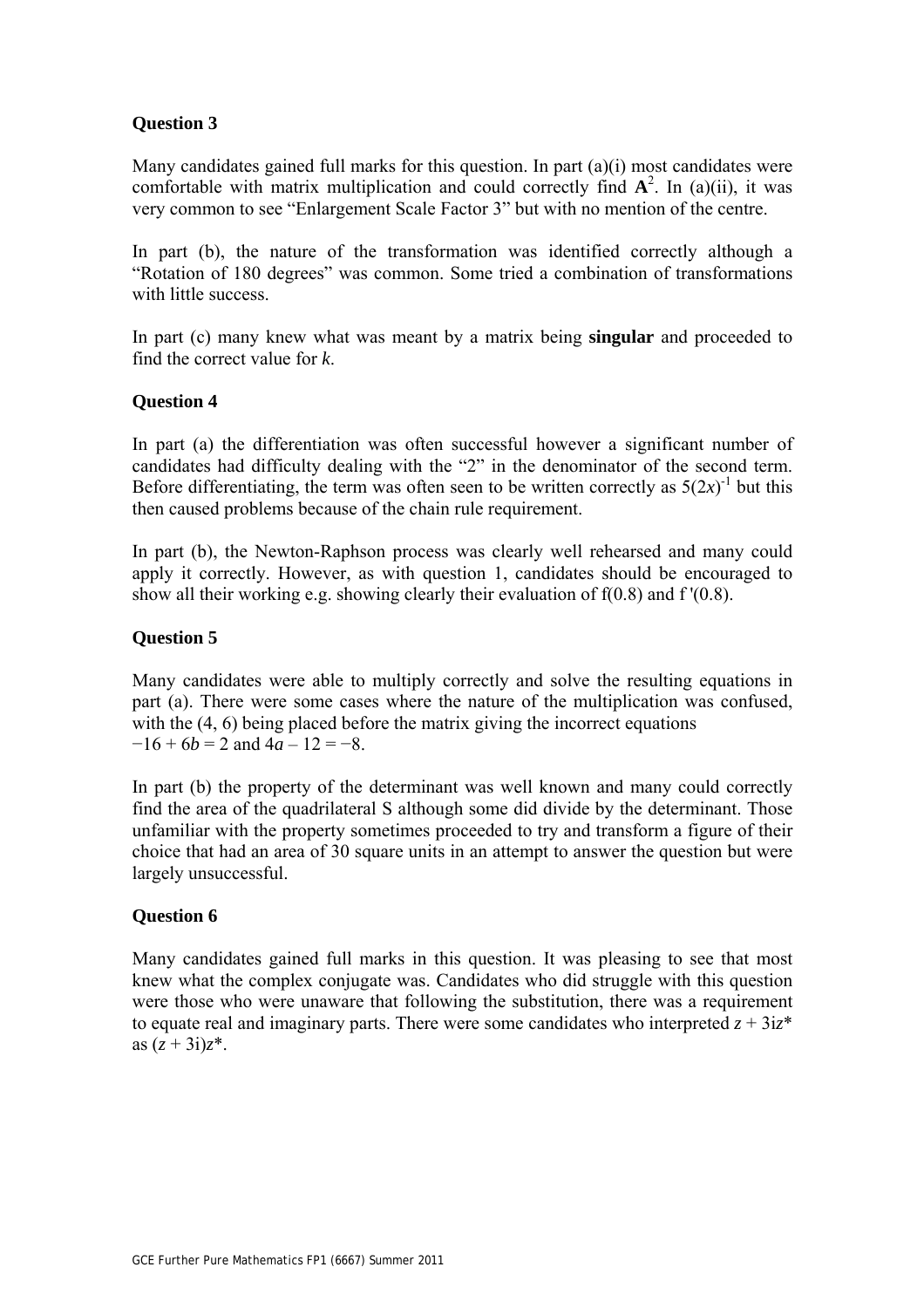#### **Question 7**

In part (a) virtually all candidates expanded correctly and substituted the standard formulae as well as identifying the "+ $n$ ". Weaker candidates then often struggled with the resulting algebra. Candidates should be encouraged to use the printed result to identify potential factors if possible, rather than multiply out completely and then start working towards the result.

Part (b) was met with less success with a large number of candidates starting again from scratch by expanding the brackets rather than using the hence.

Those who did use the result in (a) often misinterpreted what was meant by  $S_{3n}$  and this sum often ended up as 3S*n*.

#### **Question 8**

In part (a) most candidates gave the correct equation for the directrix although  $x = 12$ was seen occasionally.

In part (b) all three methods for establishing the gradient were seen but with direct differentiation, after taking the square root, being the most common. Those with a correct gradient almost always proceeded to establish the correct equation for the tangent. A significant number of candidates quoted the gradient with no evidence of any calculus and these lost marks as the answer was given and this was a "show that" question.

There were a variety of approaches to part (c). The majority started with identifying the value of  $t$  and substituted this with their value of  $x$  from part (a) to correctly identify the coordinates of the point *X*.

#### **Question 9**

Many candidates are aware of the requirements of Proof by Induction but as in previous series, success is quite variable, and there is often a lack of precision. In part (a) the B1 mark was often scored with the relatively easy task of establishing the result for  $n = 1$ . Most stated the assumptive step but were then unclear what to do next and simply wrote down the result with  $n = k + 1$ . Those who did know they had to multiply  $\begin{pmatrix} 3 & 0 \\ 6 & 1 \end{pmatrix}$  by  $\begin{pmatrix} 3^k & 0 \\ 3(3^k-1) & 1 \end{pmatrix}$ 

*k*  $\begin{pmatrix} 3 & 0 \\ 6 & 1 \end{pmatrix}$  by  $\begin{pmatrix} 3^k & 0 \\ 3(3^k-1) & 1 \end{pmatrix}$  often made some progress although there was some poor

use of indices. Only the better candidates could give a clear and convincing argument and then make a suitable conclusion.

Part (b) was met with less success although most could gain the first two B marks. The majority opted for the  $f(k + 1) - f(k)$  approach and met with varying success. Many were not sure what to do with the resulting  $7^{2k+1} - 7^{2k-1}$  expression or failed to show convincingly that it was a multiple of 12.